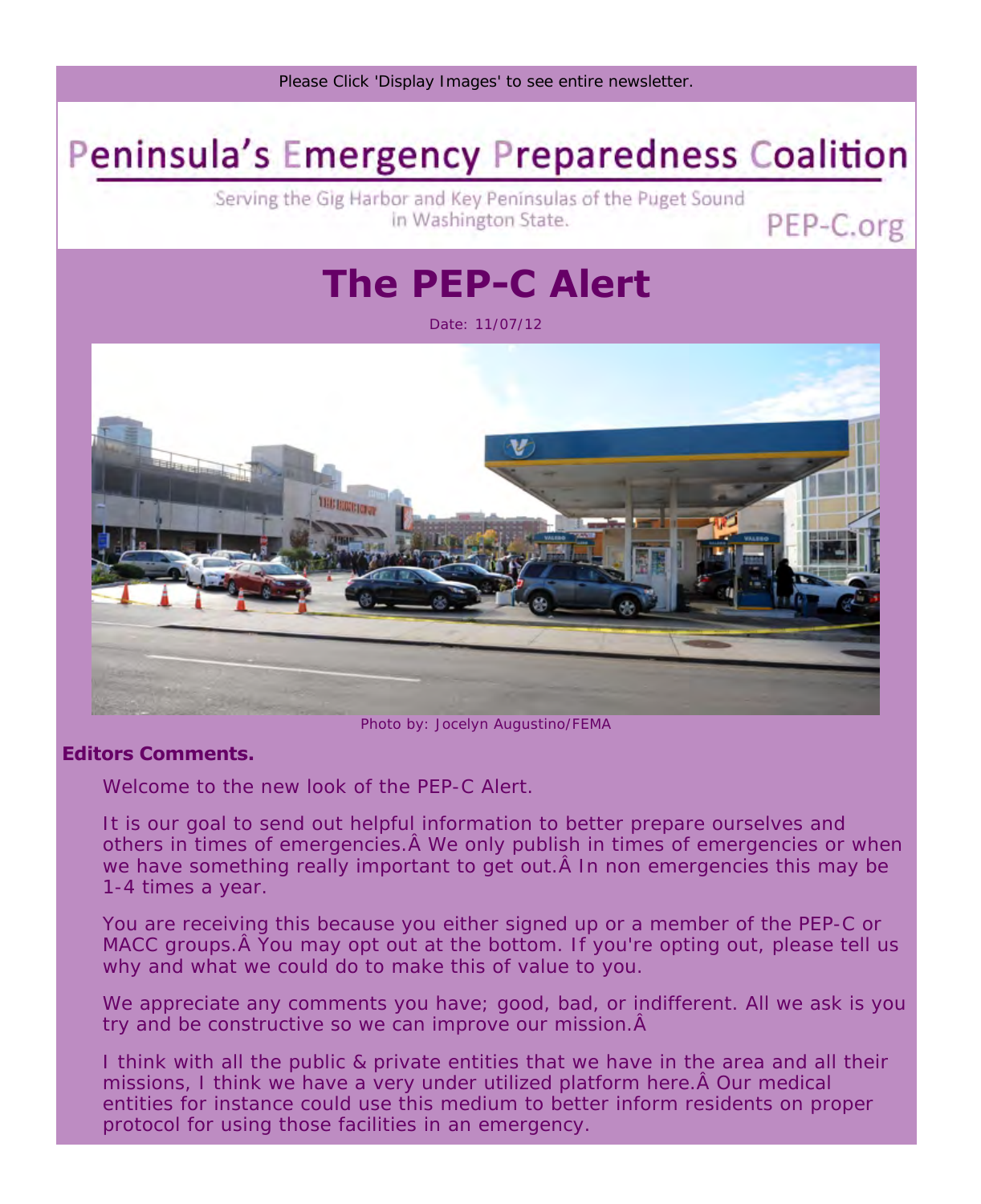By the way, there is an Editors job open for the PEP-C Alert.  $\hat{A}$  Neat thing is; no deadlines, and you can live anywhere. A Doesn't pay anything, but you will find rewards money can't buy from the joy of helping people.



*Marvin Nauman* Temporary Editor.

### **Another Wake up Call**

Once again we have a wake up call called Hurricane Sally.  $\hat{A}$  A Having worked some 30 Federal Disasters I can tell you that it doesn't matter what type of Disaster it is.

It impacts everybody in the area and every thing we do. A The long gas lines, destroyed buildings, no food, water, or utilities are a shocking reality and way of life. A I always shake my head when I drive by log gas lines because they rarely needed to be real. A But that's another story for another time. A BTW, just where do you think you will be able drive to anyway? And what pray tell, do you think you'll be able to do once you get there? The reality is probably nothing.

The best you can do is to pre prepare long in advance. A Our PEP-C site is full of ways that will help you survive. A Review our site and you will find many ways to pre survive with things like food, water, medical supplies, first aid, making temporary shelters, what to do if injured, what to do and not do, when to not call for help and why, and when to call (lots of luck).

I simply can not stress enough… YO-YO (You're On Your Own). Â People died in Katrina waiting to be rescued. I know, I was there. I helped recover some of the the foolish people that stayed and weren't prepared. And sometimes no amount of preparing will save you. You should always leave when Emergency Personal recommends/orders you to leave.

Major Earthquakes can come without warning. A You truly will be YOYO. A Our site will help you be better prepared and more survivable.